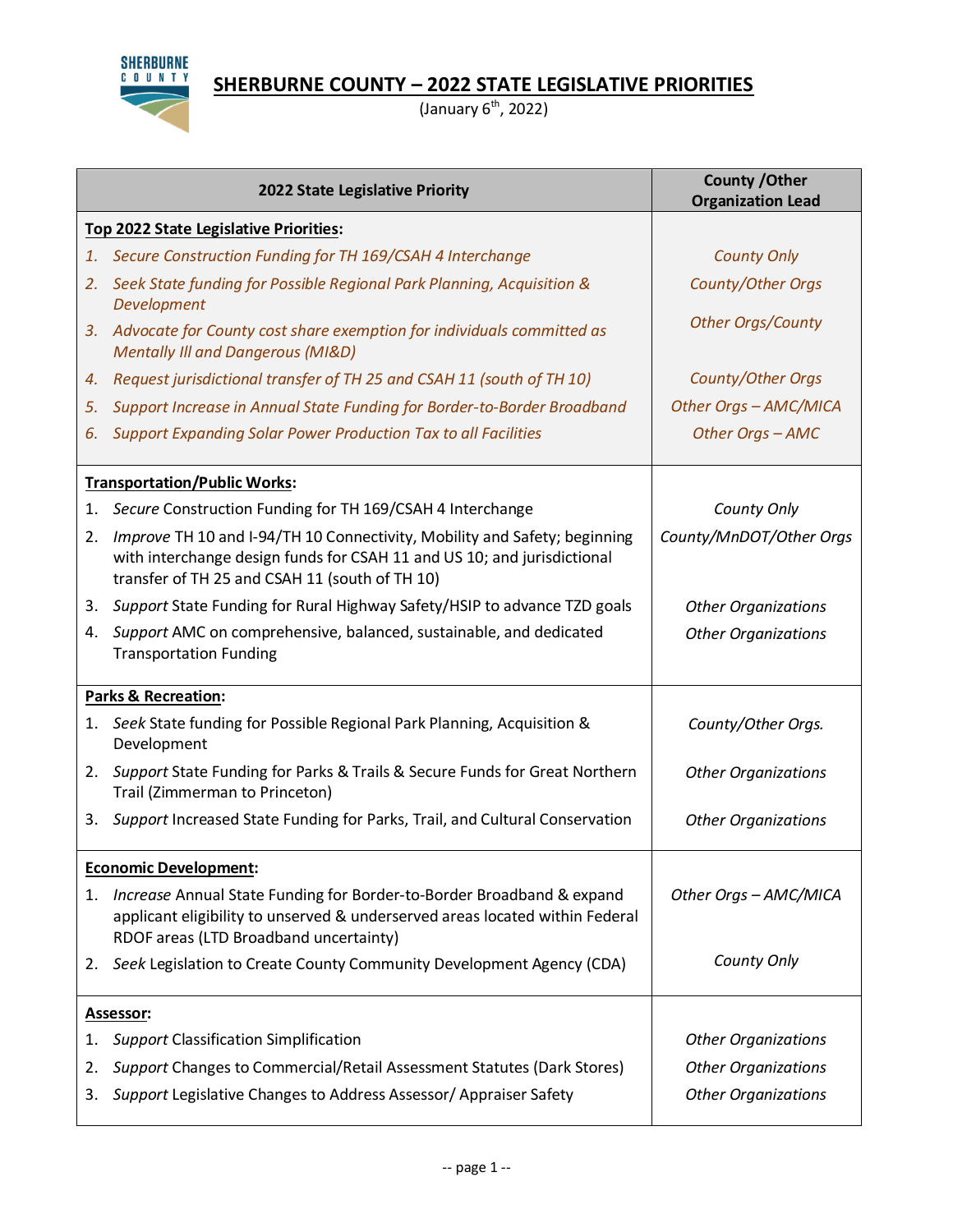|    | <b>Planning &amp; Zoning:</b>                                                                                                                                                                                                                                           |                            |  |  |  |
|----|-------------------------------------------------------------------------------------------------------------------------------------------------------------------------------------------------------------------------------------------------------------------------|----------------------------|--|--|--|
| 1. | Support Expanding Solar Power Production Tax to all Facilities                                                                                                                                                                                                          | <b>Other Organizations</b> |  |  |  |
| 2. | Support Legislation to address Future Decommissioning Responsibilities/<br>Costs                                                                                                                                                                                        | <b>Other Organizations</b> |  |  |  |
|    | <b>Health &amp; Human Services:</b>                                                                                                                                                                                                                                     |                            |  |  |  |
| 1. | Support County cost share exemption for individuals committed as Mentally<br>Ill and Dangerous (MI&D)                                                                                                                                                                   | Other Orgs/County          |  |  |  |
| 2. | Support Using ARPA Dollars to Modernize and Streamline HHS Programs<br><b>Through Technology</b>                                                                                                                                                                        | <b>Other Organizations</b> |  |  |  |
|    | 3. Support needed state investment in Families First that allows for the<br>implementation of statewide prevention services, while also recognizing<br>and reimbursing counties for lost income as a result of implementation<br>(prevention/ kinship, QRTP placements) | <b>Other Organizations</b> |  |  |  |
|    | 4. Support Aligning MFIP, GA & MSA cash reporting requirements so that they<br>are uniform with other public assistance programs                                                                                                                                        | <b>Other Organizations</b> |  |  |  |
|    | <b>County Attorney:</b>                                                                                                                                                                                                                                                 |                            |  |  |  |
|    | 1. Support Reforms Addressing Commitment in Criminal and Civil Courts and<br><b>Hard to Place Persons</b>                                                                                                                                                               | <b>Other Organizations</b> |  |  |  |
|    | 2. Support Amending Sale and Possession Statutes for Thresholds Amounts of<br>Fentanyl and Carfentanil                                                                                                                                                                  | <b>Other Organizations</b> |  |  |  |
|    | <b>County Administration:</b>                                                                                                                                                                                                                                           |                            |  |  |  |
| 1. | <b>Support Addressing Cybersecurity Threats</b>                                                                                                                                                                                                                         | <b>Other Organizations</b> |  |  |  |
|    | 2. Support Investment in statewide IT needs (METS, Broadband, etc.),<br>including development of APIs to facilitate real-time communication<br>between State and County applications                                                                                    | <b>Other Organizations</b> |  |  |  |
|    | 3. Support Sustainable Gov't Practices (e.g. EV Stations)                                                                                                                                                                                                               | <b>Other Organizations</b> |  |  |  |
|    | <b>Auditor-Treasurer:</b>                                                                                                                                                                                                                                               |                            |  |  |  |
|    | 1. Support Setting Driver's License Agent Fees to Fully Cover the Issuance<br>Costs for REAL-ID-Compliant Driver's Licenses and Related Costs                                                                                                                           | <b>Other Organizations</b> |  |  |  |
|    | 2. Support Increases to County Program Aid and Payment-In-Lieu of Tax<br>Funding, and Index Base Appropriations to Inflation                                                                                                                                            | Other Orgs - AMC/MICA      |  |  |  |
|    | Recorder:                                                                                                                                                                                                                                                               |                            |  |  |  |
|    | 1. Support eliminating felon name change possibility through marriage<br>process                                                                                                                                                                                        | <b>Other Organizations</b> |  |  |  |
|    | 2. Support modernization by requiring electronic submissions of well<br>certifications through the Department of Health leading to efficiencies and<br>cost effectiveness for counties, the state, and submitters                                                       | <b>Other Organizations</b> |  |  |  |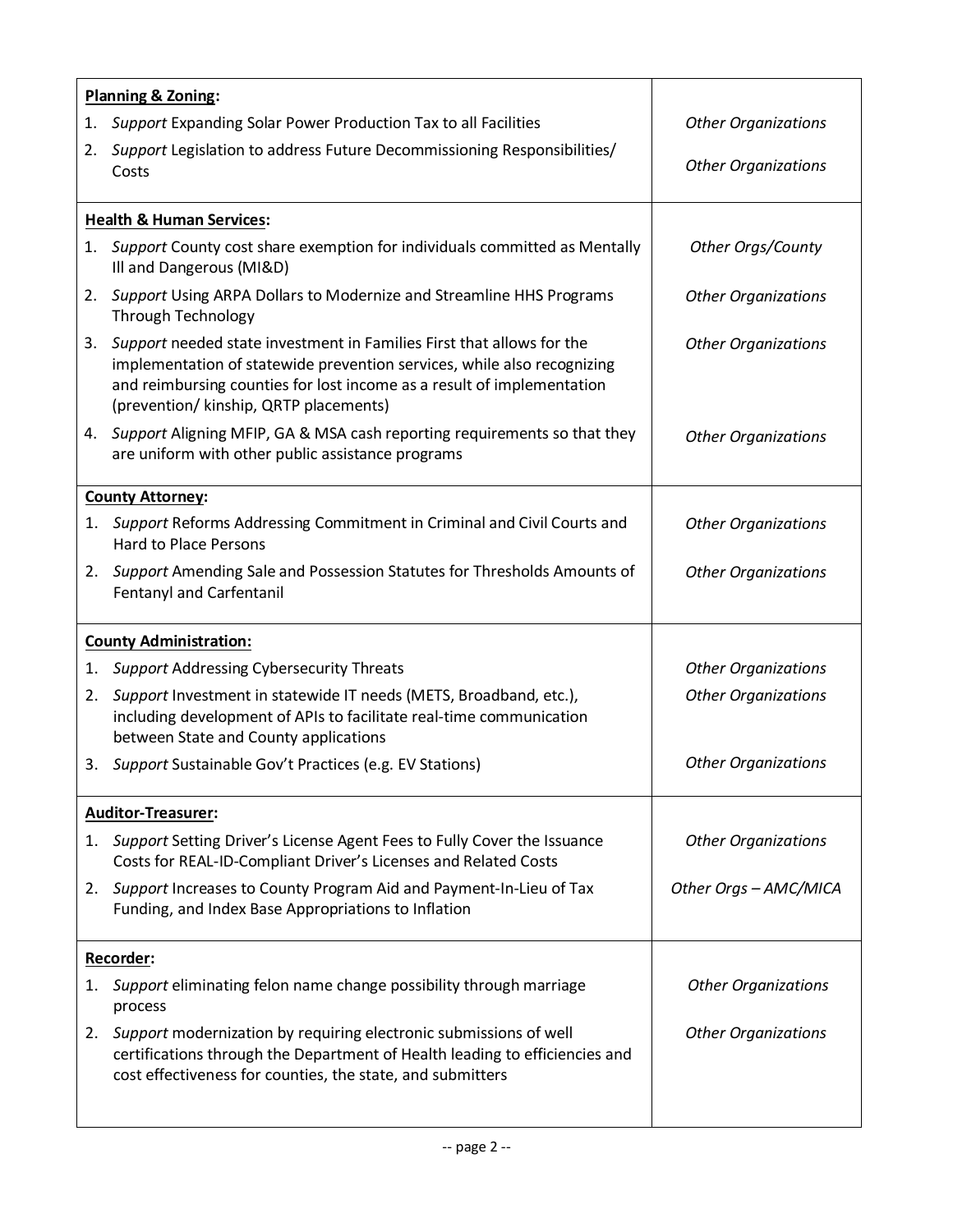|                                 | <b>Veterans Services:</b>                                                                       |                                                  |  |
|---------------------------------|-------------------------------------------------------------------------------------------------|--------------------------------------------------|--|
| 1.                              | Amend MS 197.608, County Veterans Service Office Grant Program                                  | Other Orgs - MACVSO                              |  |
| 2.                              | Amend MS 273.13 Subd 34, Homestead of Veteran with a disability or<br>family caregiver          | Other Orgs - MACVSO                              |  |
|                                 | 3. Amend MS 386.20, Certificates of Discharge from U.S. Service, Subd 1.<br>Recordation (a)     | Other Orgs - MACVSO                              |  |
|                                 | 4. Amend MS 168.123, subdivision 2, establishing an Air Medal Special<br>veterans license plate | Other Orgs - MACVSO                              |  |
|                                 | 5. Authorize Resources for County Veteran Service Officers (CVSO) Act                           | Other Orgs - NACO &<br><b>MACVSO</b>             |  |
| <b>Community Corrections:</b>   |                                                                                                 |                                                  |  |
| 1.                              | Support Structural and Systematic Change in Distribution of CCA Funding                         | Other Orgs - AMC & MICA                          |  |
| 2.                              | Support Bail Reform                                                                             | Other Orgs - AMC & MICA                          |  |
| 3.                              | Support Expansion of Community Corrections (CCA) Jurisdictions                                  | <b>Other Organizations</b>                       |  |
| <b>Affiliate Organizations:</b> |                                                                                                 |                                                  |  |
| 1.                              | Support AMC 2022 Legislative Priorities                                                         | Other Orgs - AMC                                 |  |
| 2.                              | Support MICA 2022 Legislative Priorities                                                        | Other Orgs - MICA                                |  |
|                                 | Date: 6 JAN 2022                                                                                | bam\2022 Legislative Priorities - 6 JAN 2022.doc |  |